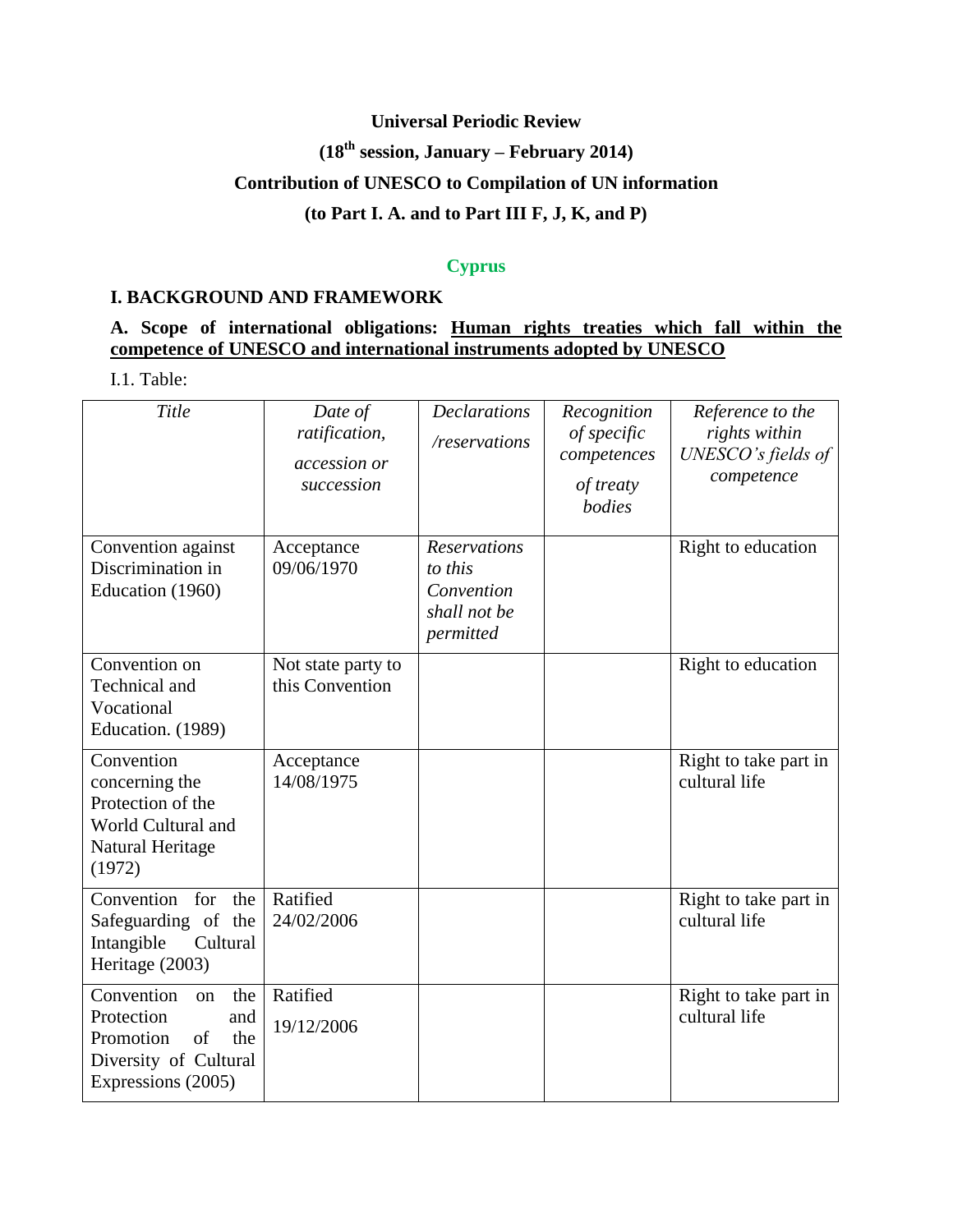## **II. Input to Part III. Implementation of international human rights obligations, taking into account applicable international humanitarian law to items F, J, K, and P**

#### **Right to education**

#### **Normative Framework:**

1. Constitutional framework: The Constitution of the Republic of Cyprus<sup>1</sup> in force as from the declaration of its independence in 1960 enshrines the right to free and compulsory education. Article 20 provides that "1. Every person has the right to receive, and every person or institution has the right to give, instruction or education subject to such formalities, conditions or restrictions as are in accordance with the relevant communal law and are necessary only in the interests of the security of the Republic or the constitutional order or the public safety or the public order or the public health or the public morals or the standard and quality of education or for the protection of the rights and liberties of others including the right of the parents to secure for their children such education as is in conformity with their religious convictions. 2. Free primary education shall be made available by the Greek and the Turkish Communal Chambers in the respective communal primary schools. 3. Primary education shall be compulsory for all citizens of such school age as may be determined by a relevant communal law. 4. Education, other than primary education, shall be made available by the Greek and the Turkish Communal Chambers, in deserving and appropriate cases, on such terms and conditions as may be determined by a relevant communal law." The Constitution of Cyprus clearly states that the right to education is not confined by citizenship; therefore even the children of illegal immigrants are allowed to enroll in Cyprus schools, without meaning that their parents gain any rights through this.<sup>2</sup>

2. According to Article 28, "1. All persons are equal before the law, the administration and justice and are entitled to equal protection thereof and treatment thereby. 2. Every person shall enjoy all the rights and liberties provided for in this Constitution without any direct or indirect discrimination against any person on the ground of his community, race, religion, language, sex, political or other convictions, national or social descent, birth, colour, wealth, social class, or on any ground whatsoever, unless there is express provision to the contrary in this Constitution."

3. According to Article 108, "1. The Greek and the Turkish Communities shall have the right to receive subsidies from the Greek or the Turkish Government respectively for institutions of education, (…) belonging to the Greek or the Turkish Community respectively. 2. Also where either the Greek or the Turkish Community considers that it has not the necessary number of schoolmasters, professors or clergymen for the functioning of its institutions, such Community shall have the right to obtain and employ such personnel to the extent strictly necessary to meet its needs as the Greek or the Turkish Government respectively may provide."

Legislative framework:

l

<sup>&</sup>lt;sup>1</sup> <http://www.cyprus.gov.cy/portal/portal.nsf/All/C44572D7363776ACC2256EBD004F3BB3?OpenDocument>

 $<sup>2</sup>$  Report submitted by Cyprus to UNESCO in 2006 within the framework of the seventh consultation of Member States on the</sup> measures taken for the implementation of the Convention against Discrimination in Education (covering period 2000-2005).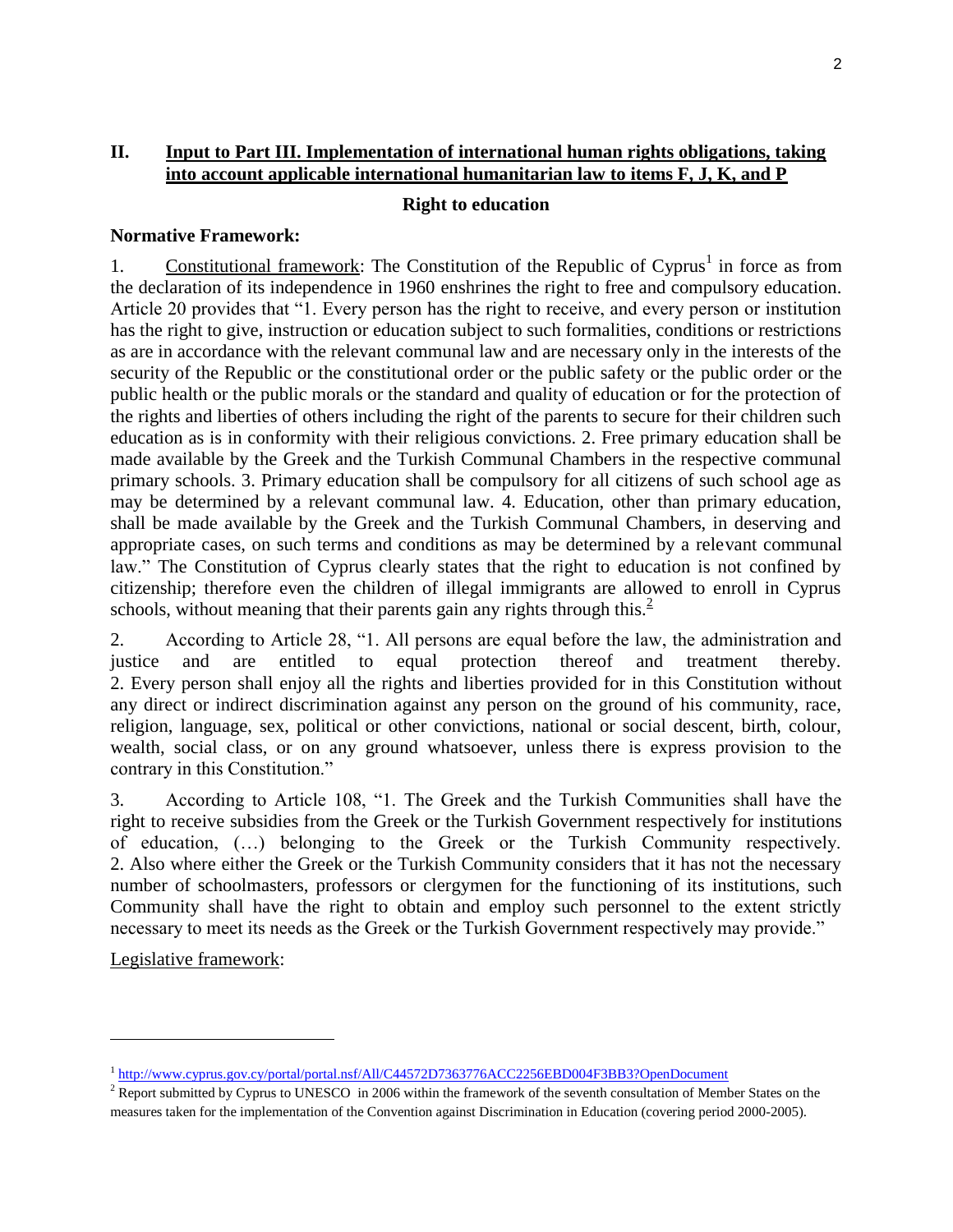4. Compulsory education and school attendance: According to Law 24(I) of 1993 "Law Providing for the Compulsory Tuition and the Provision of Primary and Secondary Education Free of Charge", education is considered as a basic human right and as such it is provided free of charge and is compulsory from the age of 4 years and 8 months to the age of 15 years.<sup>3</sup>

5. The Ministry of Education of the Republic of Cyprus was founded under Law 12 of 1965. According to this Law, pre-primary, primary, secondary, and some sections of post-secondary education are under the authority of the Ministry of Education.

6. Almost all aspects of primary education are covered by the Regulations 223 of 1997 concerning the functioning of public primary schools.

### Non-discrimination and gender equality:

 $\overline{\phantom{a}}$ 

7. Children with special needs: Several laws and regulations were adopted regarding the education of children with special needs (the Education and Training of Children with Special Needs Law No. 113; Regulations 185/2001 and 186/2001 regarding the Mechanisms for Early Detection of Children with Special Needs and regarding the Education and Training of Children with Special Needs, which support the application of the Law.) In order to implement these instruments, the Ministry of Education and Culture has enforced various programmes for special education to meet the educational/other needs of school children. For instance, during the academic year 2005/2006, nine special schools assumed the education of 319 pupils with serious needs, and individual help was provided for 2,624 children attending mainstream primary classes and to 1,713 children attending secondary schools (lower, upper secondary and technical vocational). Additionally, special units were established in ordinary schools for 263 children with moderate needs. The needs of these children were satisfied by well qualified teachers with a variety of specialties (teachers for intellectual, emotional and other problems, the deaf, the blind, special gymnastics, music therapy, work therapy, speech therapy, educational psychology, audiology and physiotherapy). $4$ 

8. Students with special needs: According to Law No. 47/79 on Special Education, the government has undertaken responsibility for the education of children with special needs between the ages of 5 and 18 years. This Law has been replaced by Law 113 of 1999 on Education and Training of Children with Special Needs (age group 3-18 years), Regulation 185 of 2001 regarding the mechanisms for early detection of children with special needs, and Regulation 186 of 2001 regarding the education and training of children with special needs which support the application of the Law. The above mentioned legal framework makes it mandatory for every higher education institution to respond to the needs of every student with special needs registered at the institution as regards to his/her education, examinations, housing, psychological support etc.<sup>5</sup> According to Law 113, Special education and training shall be provided in ordinary

 $3$  Report submitted by Cyprus to UNESCO in 2006 within the framework of the seventh consultation of Member States on the measures taken for the implementation of the Convention against Discrimination in Education (covering period 2000-2005).

<sup>&</sup>lt;sup>4</sup> Report submitted by Cyprus to UNESCO in 2006 within the framework of the seventh consultation of Member States on the measures taken for the implementation of the Convention against Discrimination in Education (covering period 2000-2005).

 $<sup>5</sup>$  Report submitted by Cyprus to UNESCO in 2006 within the framework of the seventh consultation of Member States on the</sup> measures taken for the implementation of the Convention against Discrimination in Education (covering period 2000-2005).; IBE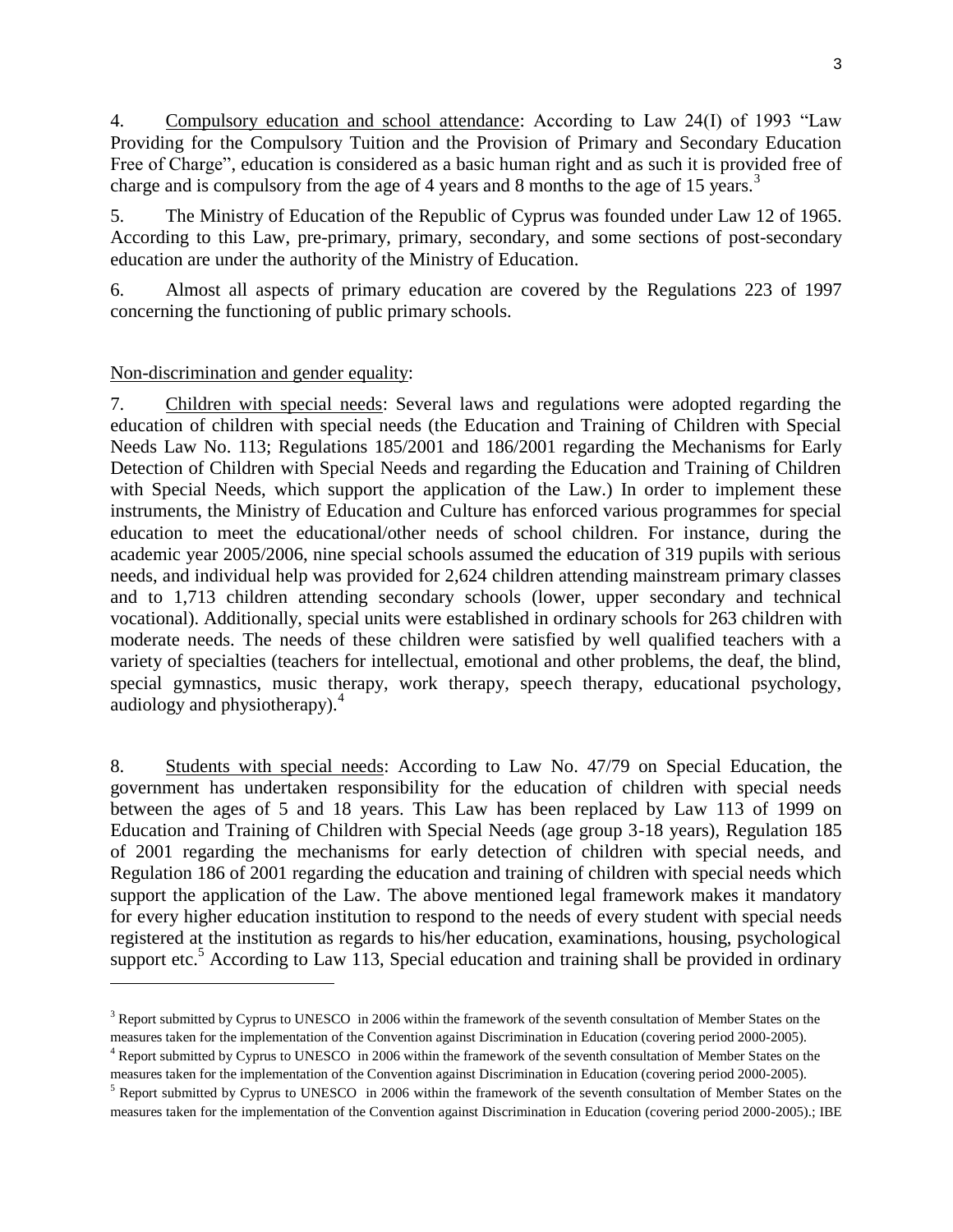school (Article 3 (1)). According to this Law, a central Committee for Special Education and training shall be established (Article 5 (1)). The Law also establishes some mechanism for detection of children who may have special needs and for the information and support of their parents (Article 6 (1)). Any child shall be entitled to attend public school for the provision of the special education and training free of charge (Article 17 (1))

9. Gender Equality: In Cyprus, the curriculum has been revised to address gender parity concerns and, today, both boys and girls study similar subjects and carry out similar activities. Although there is no formal gender-based policy in education, teachers are instructed to address gender parity concerns and to nurture sensitivity on such issues, so that students learn the importance of equality from a very early age. Moreover, the Ministry of Education and Culture is responsible for implementing reorganization and improvements in the education system, so that all policies, mechanisms and structures will be informed by gender parity concerns. This is a challenging task that requires clearly stated goals, the ability to include training and expertise throughout the process, and the establishment of adequate institutional mechanisms.<sup>6</sup>

10. However, in the Report of the Working Group on the Universal Periodic Review, 4 January 2010, Cyprus was recommended to "Take additional measures to reduce the gender wage gap and further improve the integration of women in employment through measures such as the creation of more childcare facilities and educational facilities for working mothers (Norway)."<sup>7</sup> The position of Cyprus on this recommendation is not clear.

11. Children from marginalized groups: In Cyprus, the Ministry of Education and Culture has taken specific measures to support education in target areas, including schools in remote rural areas, schools with a lower socio-economic status and education in the occupied areas of the island. These all receive additional support. One of the measures adopted is the creation of Priority Education Areas, which are based on the concept of positive discrimination to ensure prevention of school failure and functional illiteracy. For children from social, cultural and ethnic groups or families that lack favorable conditions for the development and education of their children, the equity of education implies a set of "positive" measures. In addition, children belonging to various religious groups, as well as the Turkish-Cypriot community, receive help from the Government, as the Constitution assures access to education for the members of these groups. These groups are entitled to run their own schools, which are supported financially by the Government, and to receive financial assistance should their children wish to attend a private school of their choice. These children thus have the right to be educated according to their academic potential and their parents' wishes. <sup>8</sup>

12. However, in the Report of the Working Group on the Universal Periodic Review, 4 January 2010, Cyprus was recommended to "Further ensure political representation of the three religious minority groups and promote their stronger involvement in the planning and

 $\overline{\phantom{a}}$ 

World Data, VI Edition 2006-07, [http://www.ibe.unesco.org/fr/dans-le-monde/regions-de-lunesco/europe-et-amerique-du](http://www.ibe.unesco.org/fr/dans-le-monde/regions-de-lunesco/europe-et-amerique-du-nord/chypre/profile-of-education.html)[nord/chypre/profile-of-education.html](http://www.ibe.unesco.org/fr/dans-le-monde/regions-de-lunesco/europe-et-amerique-du-nord/chypre/profile-of-education.html)

 $6$  Report submitted by Cyprus to UNESCO in 2006 within the framework of the seventh consultation of Member States on the measures taken for the implementation of the Convention against Discrimination in Education (covering period 2000-2005).

<sup>&</sup>lt;sup>7</sup> Report of the Working Group on the Universal Periodic Review, 4 January 2010, Recommendation 57, http://www.uprepu.com/files/142/A\_HRC\_1\_CYP\_E.pdf

<sup>&</sup>lt;sup>8</sup> Report submitted by Cyprus to UNESCO in 2006 within the framework of the seventh consultation of Member States on the measures taken for the implementation of the Convention against Discrimination in Education (covering period 2000-2005).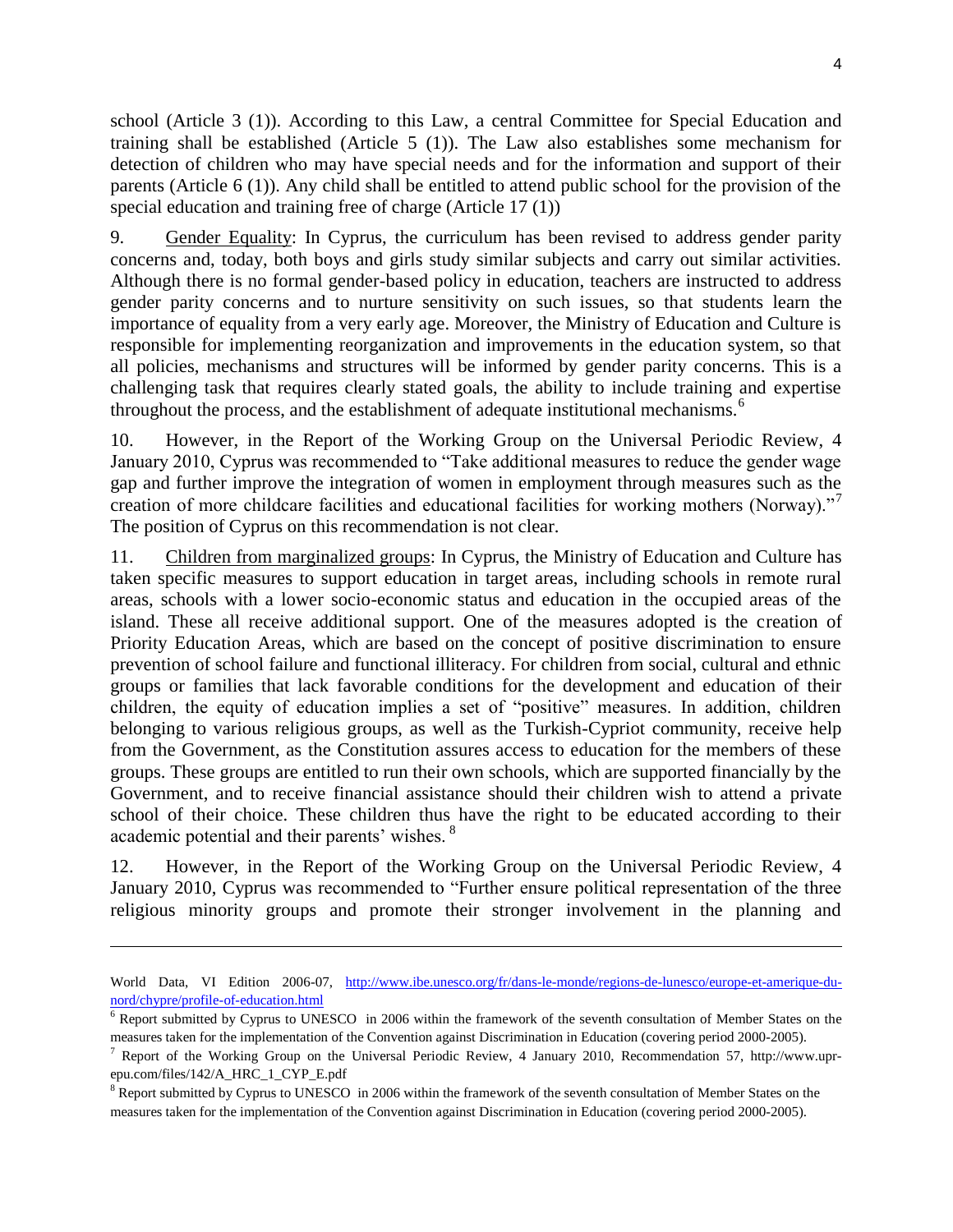implementation of various projects providing financial assistance for their educational and cultural needs (Armenia)."<sup>9</sup> The position of Cyprus on this recommendation is not clear.

13. Students from lower income families: Some areas with a disadvantaged pupil population and with high registration and attendance of non-native language speakers operate as *"Zones of Educational Priority"*. The policy of the *"Zones of Educational Priority"* derives from UNESCO's strategy for positive discrimination, which is the unequal treatment of inequalities, such as the provision of additional resources to vulnerable groups of pupils. Empirical and theoretical research related to minority education and specific educational initiatives have guided the Ministry in developing and implementing programmes for the educational needs of the poor, economically and socially marginalized and vulnerable groups, such as:

- Provision of bilingual teachers who facilitate the communication between teachers, pupils and parents.
- Provision of special support and attention to migrant, refugee and asylum seekers from the Educational Psychology Service and the Social Welfare Services.
- Organisation of a number of intercultural activities and events.
- Organisation of education seminars for parents and legal guardians on a subject matter of their interest based on the distinctive characteristics of each local community in which they reside.
- 14. Actions taken within the framework of the *"Zones of Educational Priority"* include:
	- Lowering the number of pupils per classroom.
	- Employment of teachers speaking the mother tongue of foreign language speaking pupils.
	- Offer of free breakfast to pupils of kindergartens and primary schools.
	- Offer of free meals to underprivileged pupils of kindergartens and primary schools.
	- Offer of afternoon activities (groups, clubs) at the gymnasiums included in the Zones.
	- Appointment of two teachers in each Zone as coordinators.

## Higher Education

l

15. In order to promote lifelong learning, private Universities either of a profit or non-profit character are established according to the provisions of Law 109(1) of 2005 approved by the House of Parliament of the Republic in July 2005. Private schools operate according to the Private Schools Laws of 1971.<sup>10</sup>

16. As regards the operation of private universities, either of a profit or non-profit character, their establishment is stipulated by the provisions of the law (109(I)/2005) referring to the establishment and operation of Public and Private Universities. Furthermore, a separate law

<sup>&</sup>lt;sup>9</sup> Report of the Working Group on the Universal Periodic Review, 4 January 2010, Recommendation 55, http://www.uprepu.com/files/142/A\_HRC\_1\_CYP\_E.pdf

<sup>10</sup> [http://eacea.ec.europa.eu/education/eurydice/documents/eurybase/national\\_summary\\_sheets/047\\_CY\\_EN.pdf](http://eacea.ec.europa.eu/education/eurydice/documents/eurybase/national_summary_sheets/047_CY_EN.pdf)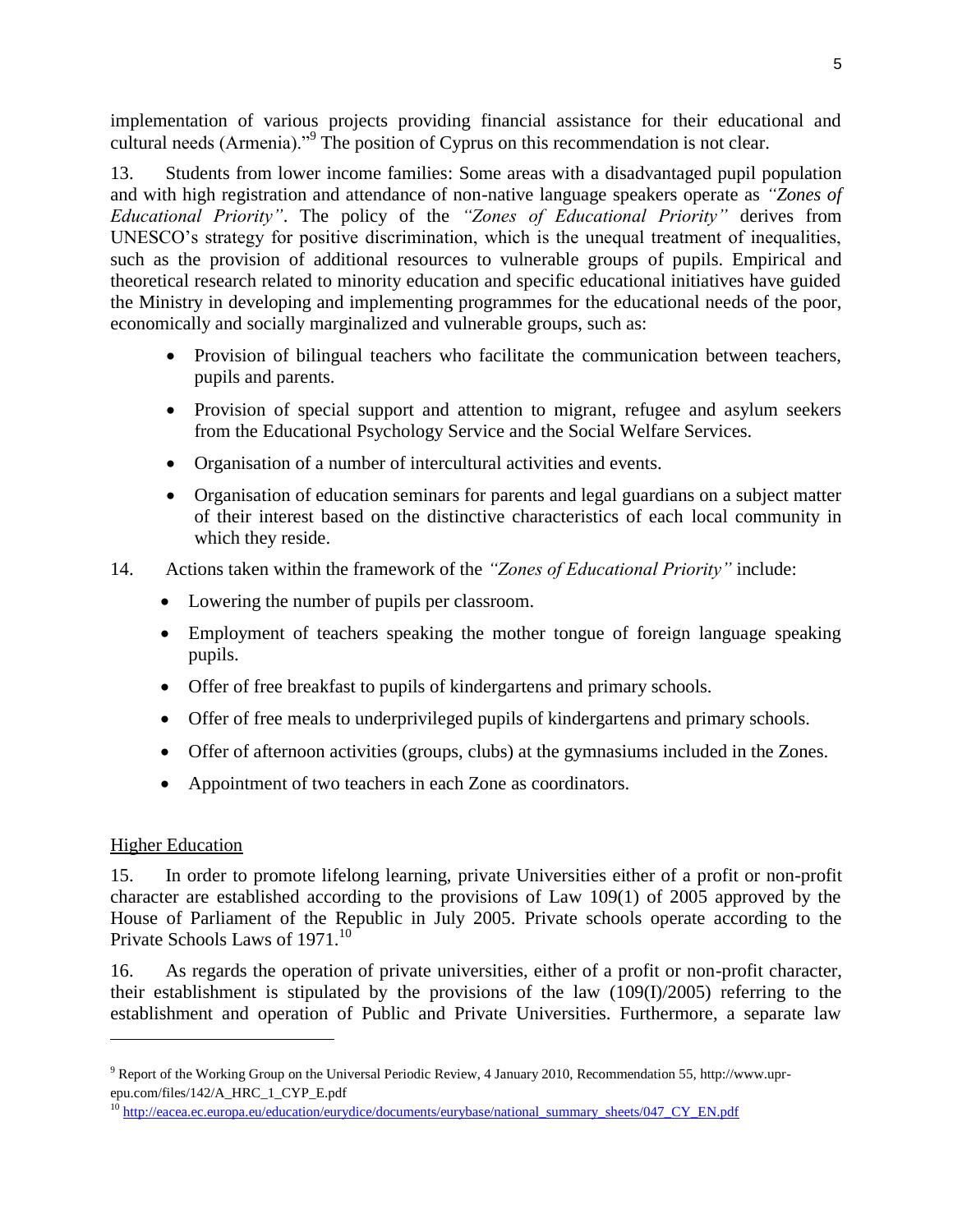provides for the establishment and operation of private institutions of Higher Non University Level Education. All Private Institutions registered in the Republic of Cyprus can submit to the Ministry of Education and Culture applications for the establishment and operation of a Private University. Applications can also be submitted by the owners of existing Private Institutions of Tertiary Education, seeking the upgrade of their Institutions into university status.

17. In December 2002, Law 234(I)/2002 was passed for the establishment of the Open University of Cyprus.<sup>11</sup>.

18. In 2003, the House of Representatives approved the establishment of the Cyprus University of Technology under Law 198(I)/2003.<sup>12</sup>

19. Teachers: Courses to strengthen teachers' competences have been introduced. These included a series of seminars for teachers in all levels of education, Special Education Needs teachers, educational psychologists and other specialists in the area of education on the following topics:

- Education for Democratic Citizenship and Human Rights (EDC/HRE) for all levels of educational (pre-primary, primary and secondary).
- Intercultural education and education against discrimination.
- Ethnic diversity in a democratic school.
- Gender equality.
- Preventing and facing school bullying.
- Preventing and facing violence in the family.

20. Quality: The establishment and operation of private tertiary-level institutions are regulated by the Unified Laws to regulate the establishment, control and operation of institutions of tertiary education, Laws 67(I) of 1996 up to 193(I) of  $2002^{13}$  and  $221(I)/2004$ , which also concern the establishment of the Council for Educational Evaluation and Accreditation (SEKAP).<sup>14</sup>

## **Policy measures**

l

Major policy measures:

21. Pre-primary education: In September 2004, the Ministry of Education and Culture extended the provision of free and compulsory education to the pre-primary stage for one year.<sup>15</sup>

<sup>&</sup>lt;sup>11</sup> [http://eacea.ec.europa.eu/education/eurydice/documents/eurybase/national\\_summary\\_sheets/047\\_CY\\_EN.pdf](http://eacea.ec.europa.eu/education/eurydice/documents/eurybase/national_summary_sheets/047_CY_EN.pdf)

<sup>&</sup>lt;sup>12</sup> [http://eacea.ec.europa.eu/education/eurydice/documents/eurybase/national\\_summary\\_sheets/047\\_CY\\_EN.pdf](http://eacea.ec.europa.eu/education/eurydice/documents/eurybase/national_summary_sheets/047_CY_EN.pdf)

<sup>&</sup>lt;sup>13</sup> [http://planipolis.iiep.unesco.org/upload/Cyprus/Cyprus\\_UNIFIED\\_LAW\\_1996\\_2004\\_EN.pdf](http://planipolis.iiep.unesco.org/upload/Cyprus/Cyprus_UNIFIED_LAW_1996_2004_EN.pdf)

<sup>&</sup>lt;sup>14</sup> IBE World Data, VI Edition 2006-07[, http://www.ibe.unesco.org/fr/dans-le-monde/regions-de-lunesco/europe-et-amerique-du](http://www.ibe.unesco.org/fr/dans-le-monde/regions-de-lunesco/europe-et-amerique-du-nord/chypre/profile-of-education.html)[nord/chypre/profile-of-education.html](http://www.ibe.unesco.org/fr/dans-le-monde/regions-de-lunesco/europe-et-amerique-du-nord/chypre/profile-of-education.html)

<sup>&</sup>lt;sup>15</sup> Report submitted by Cyprus to UNESCO in 2006 within the framework of the seventh consultation of Member States on the measures taken for the implementation of the Convention against Discrimination in Education (covering period 2000-2005).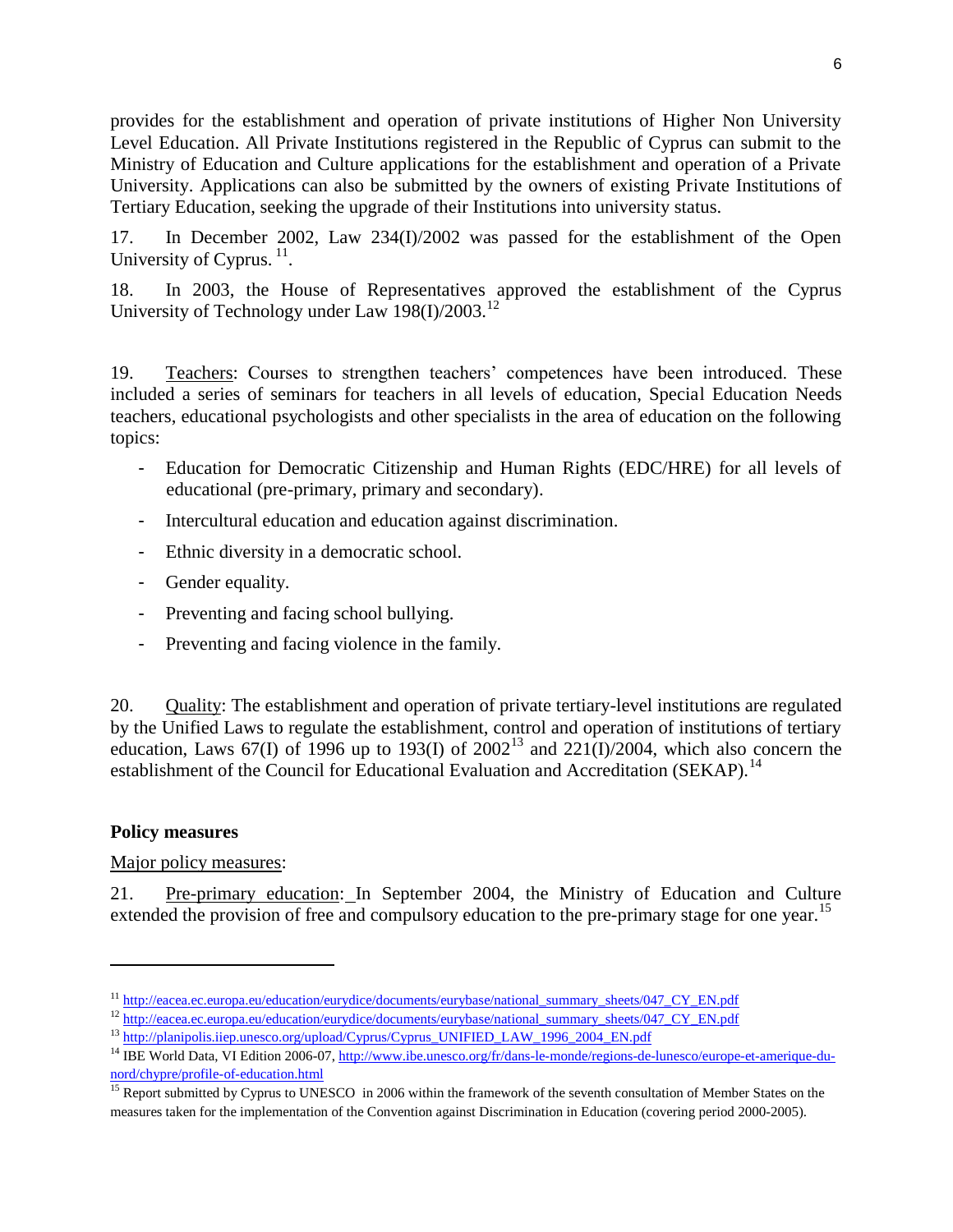22. Secondary Education: The State Institutes for Further Education function under the auspices of the Directorate of Secondary Education all over Cyprus. They aim at offering equal opportunities of education to thousands of pupils of all ages and adults and promoting lifelong learning which is a fundamental requirement of the European Union.

23. The State Institutes for Further Education help low income families and offer scholarships to students who excel in their exams. They employ experienced teachers as well as young unemployed teachers. There are 41 State Institutes all over Cyprus and more with more than 17.000 students every year.

24. Higher Education: The Government covers the cost of tuition for all Cypriot and European students studying at Public Institutions of Higher Education in Cyprus, for undergraduate programs, at both university and non-university level  $(\epsilon 3,400)$ . Potential students of Higher Education are granted access to Public Universities as well as Public Institutions of Higher Education via the Pancyprian Examinations.

25. A limited number of places (10%) are granted to specific groups of people (such as the disabled due to the acts of war, children of missing persons, and persons living in the North-Eastern part of the island). 3% of the positions are also granted to the handicapped and people with special needs. Students with very serious financial problems may be subsidized by the Student Welfare Fund, which is supported financially by private initiatives. Facilities are also offered by the Immigration Department of the Republic with regard to securing entry visas and stay permits for foreign students.

26. Adult Education: In Cyprus, a special committee was set up to study adult education and make necessary decisions on how to address the issue. This specific institution aims to fight against illiteracy.<sup>16</sup>

27. Literacy: From the year 1989-1990, the Literacy Programme is run in all Gymnasia in an effort to address functional literacy and prevent school and social exclusion. The content of the programme focuses on the three basic skills (reading, writing, arithmetic) according to the levels of the three first classes of primary education and the needs and experiences of Gymnasium pupils.

28. Quality: Following a report by a Committee of seven academics, which identified the weaknesses of the Cyprus Educational System, an educational reform programme was launched in January 2005. The process of the reform is based on a structured dialogue among all interested stakeholders inviting dialogue among all stakeholders (political parties, teacher unions, parents associations, pupils associations, and the Government, represented by the Ministry of Education and Culture and the Planning Bureau). For this purpose, three Councils were set up:

- *Council for Primary and Secondary Education:* This includes representatives of the Government, teachers, pupils, parents and major political parties and discusses issues of interest to the school system.
- *Council for Higher Education:* This includes representatives of the Government, the universities and other higher educational institutions, students, parents, bodies responsible

 $\overline{\phantom{a}}$ 

<sup>&</sup>lt;sup>16</sup> Report submitted by Cyprus to UNESCO in 2006 within the framework of the seventh consultation of Member States on the measures taken for the implementation of the Convention against Discrimination in Education (covering period 2000-2005).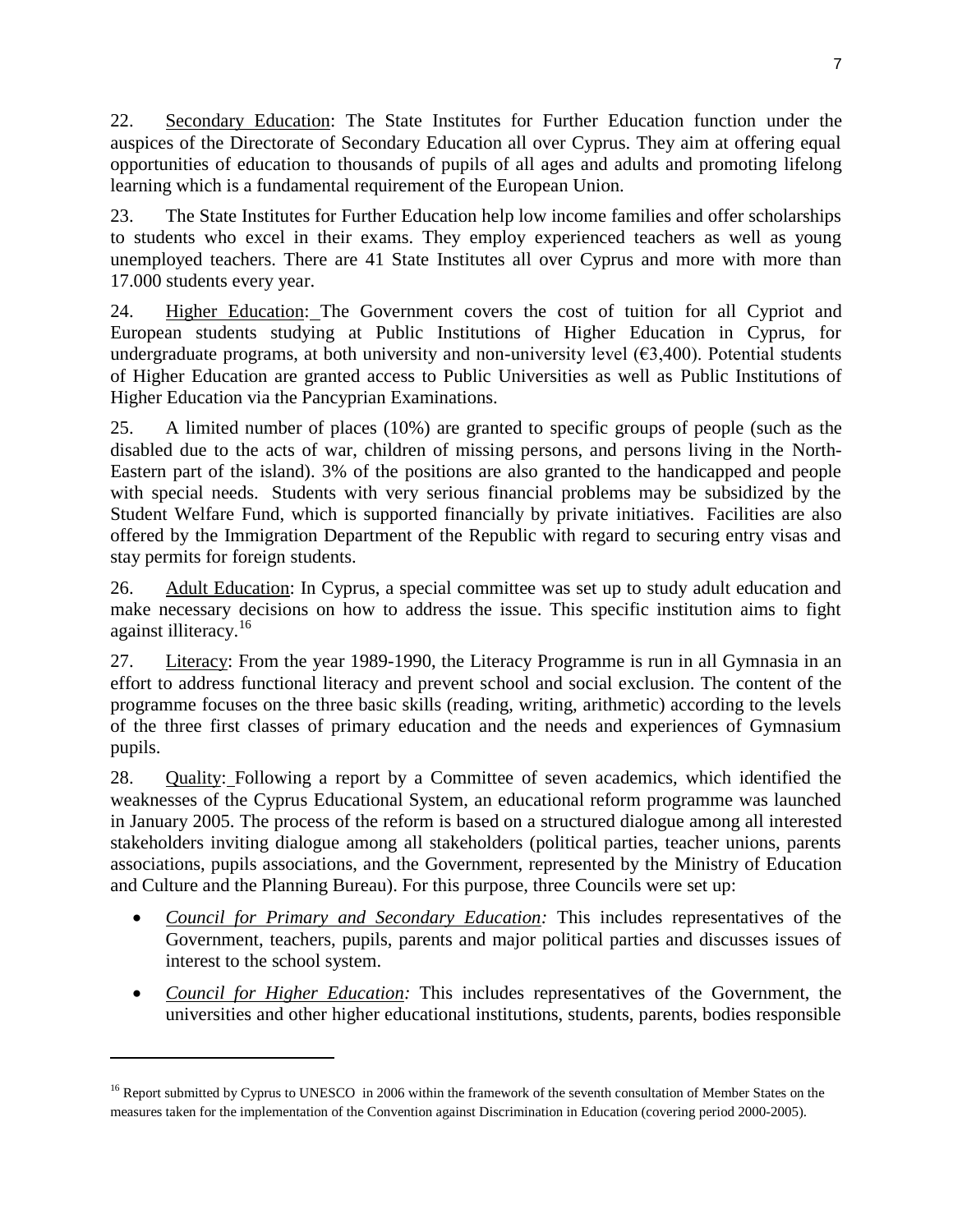for quality assessment in higher education and major political parties and discusses issues of interest to higher and tertiary education.

 *Education Council:* This consists of representatives of the Government and major political parties. It sets the agenda for issues to be addressed within the dialogue, reviews issues which have been discussed at the other two Councils and makes final recommendations to the Government.

29. Human Rights Education: Cyprus provides good examples of ways of implementing human rights education through a democratic teaching style with high student involvement, which enables them to acquire a variety of skills to become active citizens. In Cyprus, education aims to teach students how to collaborate and work effectively in groups to collect, discover, analyze, evaluate and compose information. Furthermore, students are expected to develop their critical and creative thinking skills and become active citizens who are democratic, socially sensitive and respectful of both their own and other cultures and countries.<sup>17</sup>

30. In the Report of the Working Group on the Universal Periodic Review, 4 January 2010, Cyprus was recommended to "Strengthen measures to raise awareness and provide information through specific programmes of human rights education and training and to incorporate human rights in school curricula (Morocco)". The country was also recommended to "Develop a national strategy to include in the school system at all levels appropriate measures in the field of human rights education, in accordance with the Plan of Action 2005-2009 of the World Programme for Human Rights Education (Italy)". <sup>18</sup> The position of Cyprus on those two recommendations is not clear.

31. The Ministry of Education and Culture, in accordance with the Plan of Action 2005-2009 of the World Programme for Human Rights Education, has undertaken actions which include educational policies (i.e. curricula, training etc.), policy implementation measures (i.e. coordination mechanisms and allocation of resources), learning environment changes (i.e. sharing understanding, respect and responsibility) and opportunities for professional development of teachers. More specifically, the newly-reformed Curriculum encourages personal and social development within a socio-cultural environment that respects human rights, fundamental freedoms and principles (such as equality and non-discrimination). Its rationale is focused on the development of a democratic school, providing opportunities for learners and schools to act as change agents and gain responsibility in practising action competency skills.

32. Vocational and technical education: The establishment of Post-Secondary Institutes for Technical and Vocational Education and Training, in October 2012, has offered learners the opportunity to attend specialized programs at post-secondary level, complementary to the programs offered by the private colleges at affordable cost. The duration of the programs is 14 weeks per semester. The programs include practical training in actual work environments such as industry and/or the business or elsewhere.

 $\overline{\phantom{a}}$ 

 $17$  Report submitted by Cyprus to UNESCO in 2006 within the framework of the seventh consultation of Member States on the measures taken for the implementation of the Convention against Discrimination in Education (covering period 2000-2005).

<sup>&</sup>lt;sup>18</sup> Report of the Working Group on the Universal Periodic Review, 4 January 2010, Recommendations 19, 20, http://www.uprepu.com/files/142/A\_HRC\_1\_CYP\_E.pdf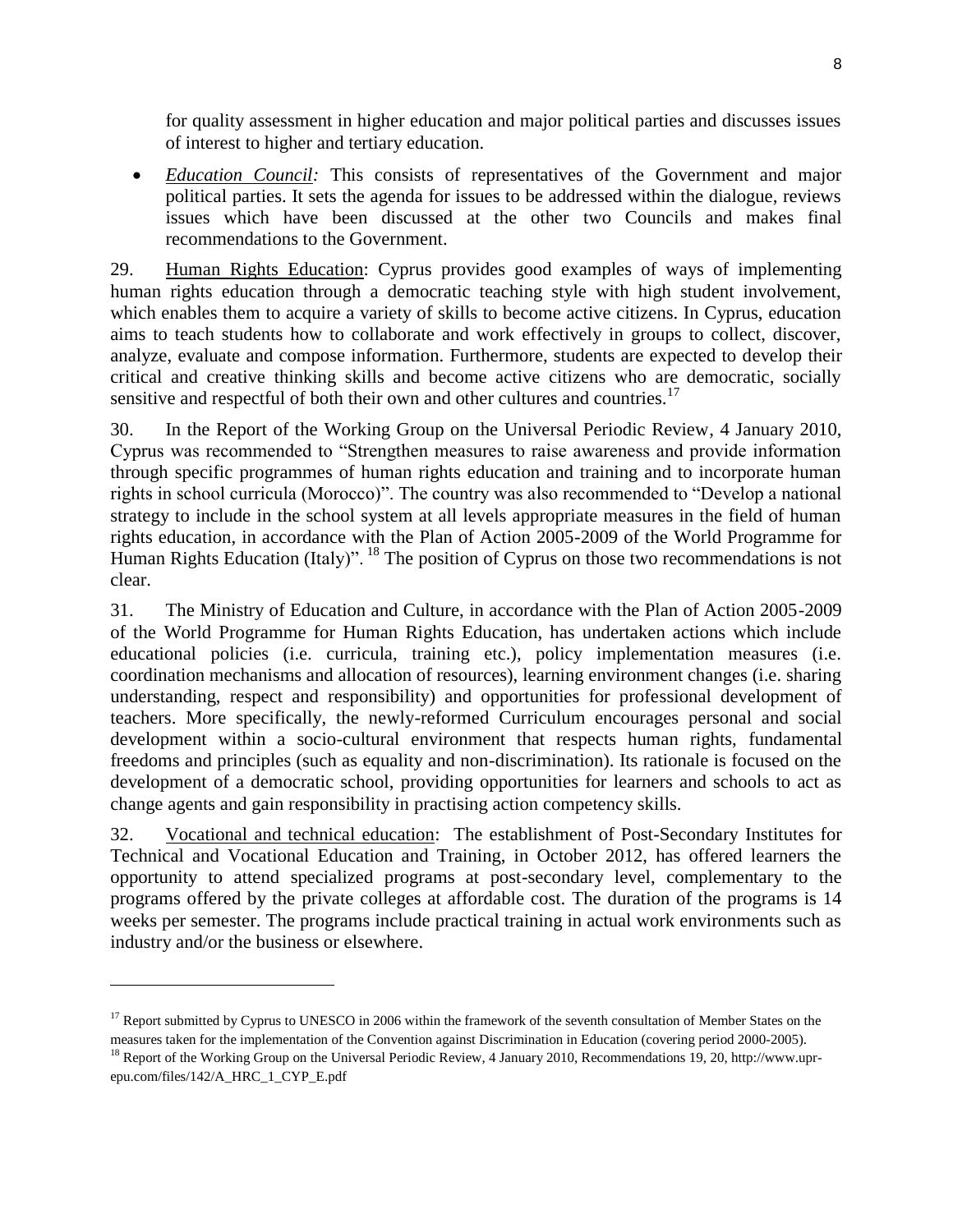## **Cooperation:**

33. Cyprus is party to the 1960 UNESCO Convention against Discrimination in Education.

34. Cyprus reported within the framework of the Seventh and Eighth Consultations of Member States on the measures taken for the implementation of the 1960 UNESCO Convention against Discrimination in Education (covering the periods 2000-2005 and 2006-2011). However, it did not report within the framework of the Sixth Consultation of Member States (covering the period 1994-1999).

35. Cyprus did not report within the framework of the Fourth Consultation of Member States on the measures taken for the implementation of the 1974 UNESCO Recommendation concerning Education for International Understanding, Co-operation and Peace and Education relating to Human Rights and Fundamental Freedoms (covering the period 2005-2008). It has not yet reported within the framework of the Fifth Consultation of Member States the measures taken for the implementation of the 1974 UNESCO Recommendation (2013).

36. Cyprus reported within the framework of the First and Second Consultations (1993 and 2011) on the measures taken for the implementation of the 1976 Recommendation on the Development of Adult Education.

37. Cyprus is not party to the 1989 UNESCO Convention on Technical and Vocational Education.

### **Freedom of opinion and expression**

38. Constitutional and Legislative Framework: Cyprus guarantees the freedom of expression and press freedom through Article 19 of its Constitution as well as the 1989 Press Law.

39. Freedom of information law does not exist in Cyprus.

40. Defamation was decriminalized in 2003.

41. Media Self-Regulation: Media self-regulatory mechanisms exist in Cyprus such as through the Cyprus Media Complaints Commission.

42. Safety of Journalists:UNESCO recorded no killing of journalists in Cyprus from 2008- 2012.

### **Right to development and environmental issues**

43. With regard to the links between society, development and science, Cyprus transmitted its national submission to UNESCO on the application of the 1974 Recommendation on the Status of Scientific Researchers and took part in the consultations concerning the issue of a possible revision of the 1974 Recommendation discussed currently at UNESCO. In the areas covered by the 1974 Recommendation on the Status of Scientific Researchers of UNESCO, Cyprus's national legislation is in conformity to the principles laid down in the 1974 Recommendation. In the areas covered by the Recommendation, Cyprus's institutional practices are consistent with the principles laid down in the 1974 Recommendation.